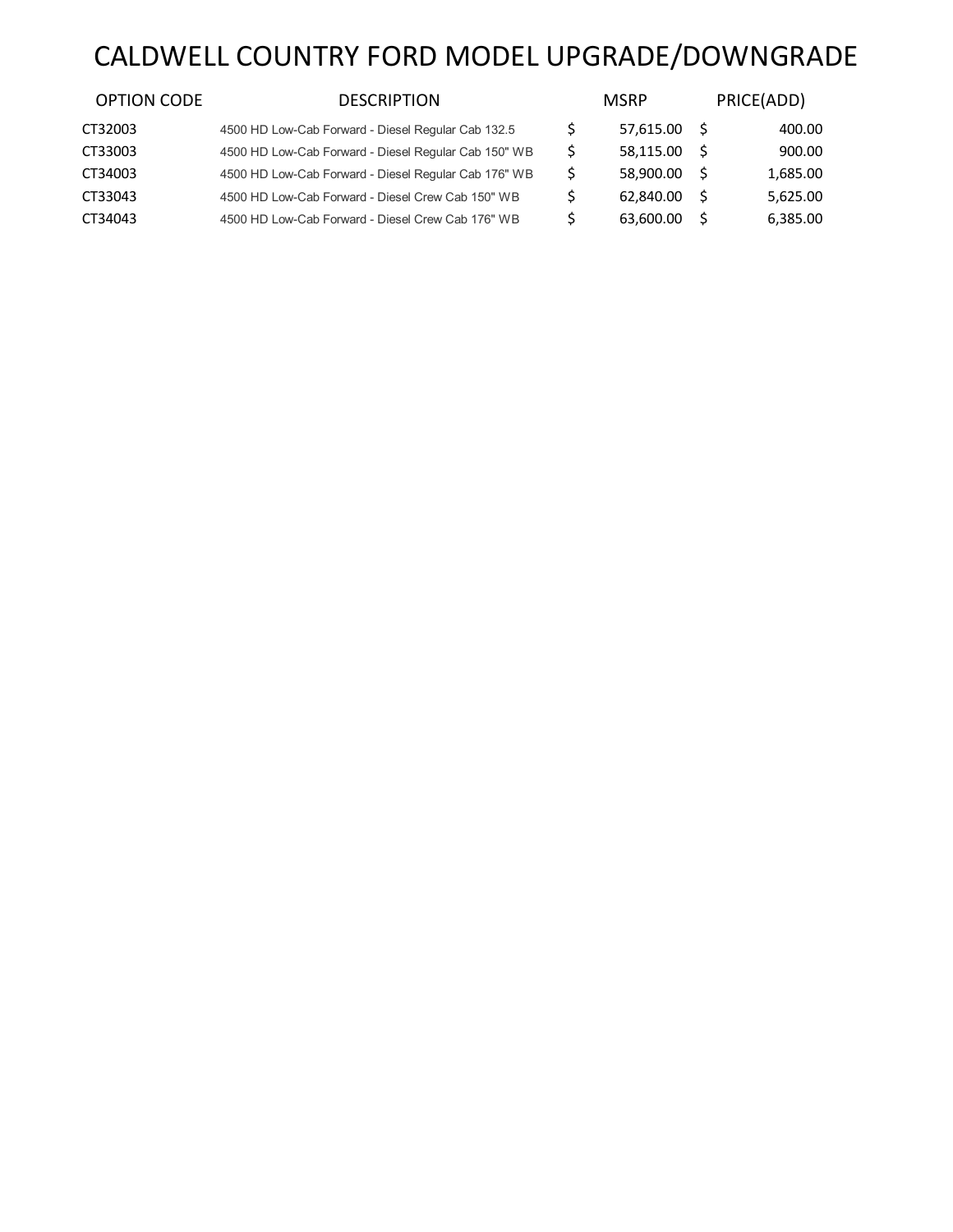# CALDWELL COUNTRY FORD MODEL UPGRADE/DOWNGRADE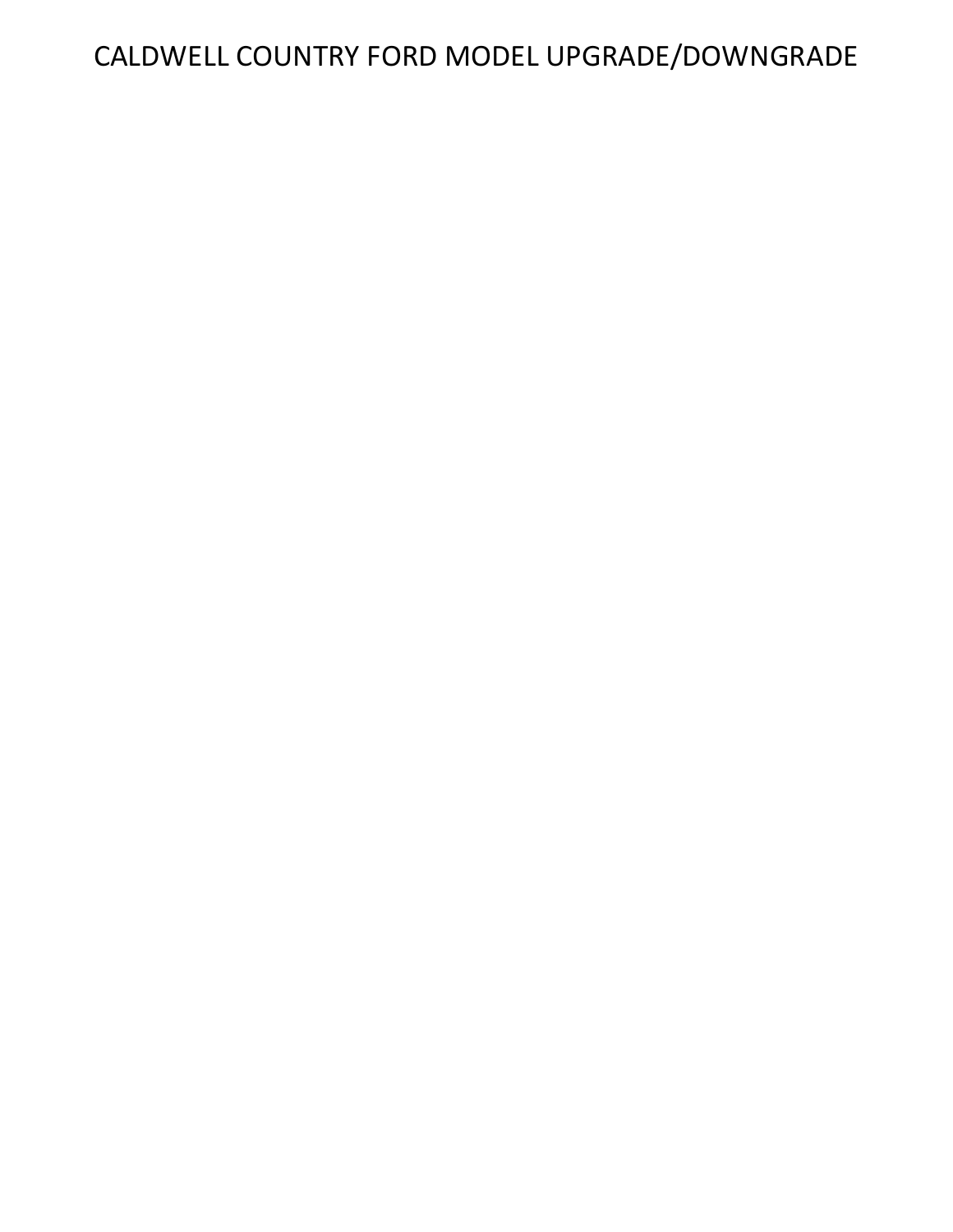## **Optional Equipment**

| <b>ENGINE</b>       |                                                                                                                                                                                                                                                                                                                                                                                                                                                                                                                                                                                                                                                               |             |
|---------------------|---------------------------------------------------------------------------------------------------------------------------------------------------------------------------------------------------------------------------------------------------------------------------------------------------------------------------------------------------------------------------------------------------------------------------------------------------------------------------------------------------------------------------------------------------------------------------------------------------------------------------------------------------------------|-------------|
| <b>CODE</b>         | <b>DESCRIPTION</b>                                                                                                                                                                                                                                                                                                                                                                                                                                                                                                                                                                                                                                            | <b>MSRP</b> |
| 11B                 | Engine, Diesel 5.2L 4 cylinder 215 hp [160.3 kW] @2500 rpm, 452 lb-ft of torque [612.8 Nm]<br>@ 1850-2750 rpm (Governed). 16 valve, four cycle, chain-driven dual overhead camshaft<br>valve train, a cast iron cylinder block, and a cast aluminum cylinder head. Turbocharged, inter-<br>cooled, water cooled EGR, direct injection, electronically controlled common rail fuel system<br>and engine cruise control. Oil level check switch and light. Engine warning system with audible<br>warning for low oil pressure, high coolant temperature, and a protection system that will reduce<br>fueling if excessive coolant temperature is detected (STD) | \$0.00      |
| <b>TRANSMISSION</b> |                                                                                                                                                                                                                                                                                                                                                                                                                                                                                                                                                                                                                                                               |             |
| <b>CODE</b>         | <b>DESCRIPTION</b>                                                                                                                                                                                                                                                                                                                                                                                                                                                                                                                                                                                                                                            | <b>MSRP</b> |
| IR <sub>7</sub>     | Transmission, 6-speed automatic Aisin A465 transmission with fifth and sixth gear overdrive<br>with lock up in 2nd, 3rd, 4th, 5th and 6th, PTO capability automatic torque converter lockup in<br>stationary PTO mode. (STD)                                                                                                                                                                                                                                                                                                                                                                                                                                  | \$0.00      |
| <b>AXLE</b>         |                                                                                                                                                                                                                                                                                                                                                                                                                                                                                                                                                                                                                                                               |             |
| <b>CODE</b>         | <b>DESCRIPTION</b>                                                                                                                                                                                                                                                                                                                                                                                                                                                                                                                                                                                                                                            | <b>MSRP</b> |
| 005                 | Rear axle, 4.56 ratio                                                                                                                                                                                                                                                                                                                                                                                                                                                                                                                                                                                                                                         | \$0.00      |
|                     | PREFERRED EQUIPMENT GROUP                                                                                                                                                                                                                                                                                                                                                                                                                                                                                                                                                                                                                                     |             |
| <b>CODE</b>         | <b>DESCRIPTION</b>                                                                                                                                                                                                                                                                                                                                                                                                                                                                                                                                                                                                                                            | <b>MSRP</b> |
| 1WT                 | Preferred Equipment Group includes standard equipment                                                                                                                                                                                                                                                                                                                                                                                                                                                                                                                                                                                                         | \$0.00      |
| <b>FRONT TIRES</b>  |                                                                                                                                                                                                                                                                                                                                                                                                                                                                                                                                                                                                                                                               |             |
| <b>CODE</b>         | <b>DESCRIPTION</b>                                                                                                                                                                                                                                                                                                                                                                                                                                                                                                                                                                                                                                            | <b>MSRP</b> |
| 2TA                 | Tires, front, LT215/85R16 E 115/112 L BW ALS VAR1 (STD)                                                                                                                                                                                                                                                                                                                                                                                                                                                                                                                                                                                                       | Inc.        |
| 8T4                 | Tires, front, LT215/85R16E 212/115Q BW HWY LRR (low rolling resistance) tubeless steel<br>belted radial, all season, (Requires 4500HD and (8T5) LT215/85R16E 212/115Q BW HWY<br>LRR (low rolling resistance) rear tires.)                                                                                                                                                                                                                                                                                                                                                                                                                                     | \$30.00     |
| <b>REAR TIRES</b>   |                                                                                                                                                                                                                                                                                                                                                                                                                                                                                                                                                                                                                                                               |             |
| <b>CODE</b>         | <b>DESCRIPTION</b>                                                                                                                                                                                                                                                                                                                                                                                                                                                                                                                                                                                                                                            | <b>MSRP</b> |
| 3TA                 | Tires, rear, LT215/85R16 E 115/112 L BW ALS VAR1 (STD)                                                                                                                                                                                                                                                                                                                                                                                                                                                                                                                                                                                                        | \$0.00      |
| 8T <sub>5</sub>     | Tires, rear, LT215/85R16E 212/115Q BW HWY LRR (low rolling resistance) tubeless steel<br>belted radial, all season, (Requires 4500HD and (8T4) LT215/85R16E 212/115Q BW HWY<br>LRR (low rolling resistance) front tires.)                                                                                                                                                                                                                                                                                                                                                                                                                                     | \$70.00     |
| <b>PAINT</b>        |                                                                                                                                                                                                                                                                                                                                                                                                                                                                                                                                                                                                                                                               |             |
| <b>CODE</b>         | <b>DESCRIPTION</b>                                                                                                                                                                                                                                                                                                                                                                                                                                                                                                                                                                                                                                            | <b>MSRP</b> |
| 16U                 | Arc White                                                                                                                                                                                                                                                                                                                                                                                                                                                                                                                                                                                                                                                     | \$0.00      |
|                     |                                                                                                                                                                                                                                                                                                                                                                                                                                                                                                                                                                                                                                                               |             |

This document contains information considered Confidential between GM and its Clients uniquely. The information provided is not intended for public disclosure. Prices, specifications, and availability are subject to change without notice, and do not include certain fees, taxes and charges that may be required by law or vary by manufacturer or region. Performance figures are guidelines only, and actual performance may vary. Photos may not represent actual vehicles or exact configurations. Content based on report preparer's input is subject to the accuracy of the input provided.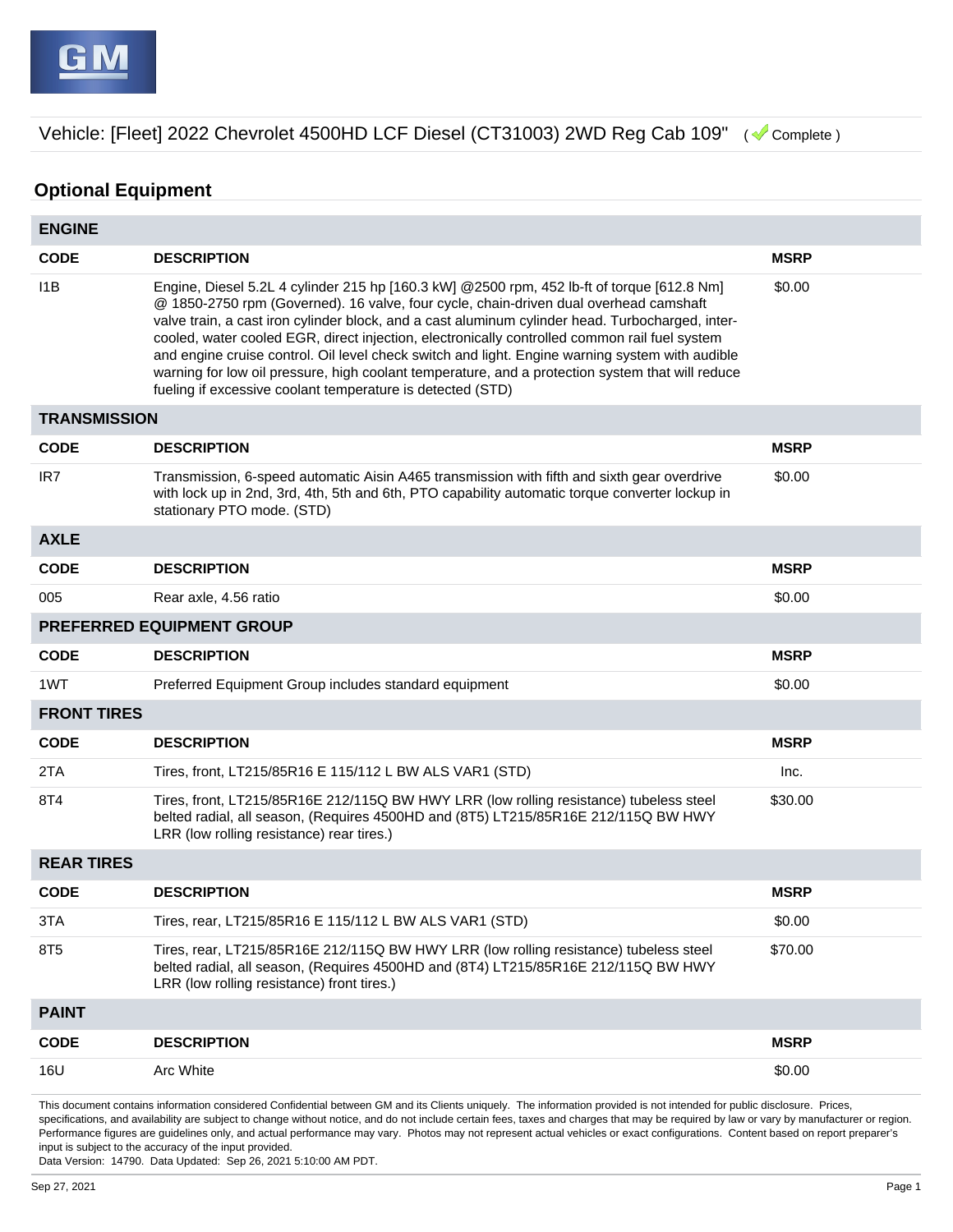| <b>PAINT</b>     |                                                                                                                                                                                                                                                                                                                                                                                                                                                     |             |
|------------------|-----------------------------------------------------------------------------------------------------------------------------------------------------------------------------------------------------------------------------------------------------------------------------------------------------------------------------------------------------------------------------------------------------------------------------------------------------|-------------|
| <b>CODE</b>      | <b>DESCRIPTION</b>                                                                                                                                                                                                                                                                                                                                                                                                                                  | <b>MSRP</b> |
| 41U              | Ebony Black (Extra cost color. Adds a lead time of 16 weeks.)                                                                                                                                                                                                                                                                                                                                                                                       | \$370.00    |
| 46U              | Woodland Green (Extra cost color. Adds a lead time of 16 weeks.)                                                                                                                                                                                                                                                                                                                                                                                    | \$370.00    |
| 47U              | Dark Blue (Extra cost color. Adds a lead time of 16 weeks.)                                                                                                                                                                                                                                                                                                                                                                                         | \$370.00    |
| 74U              | Cardinal Red (Extra cost color. Adds a lead time of 16 weeks.)                                                                                                                                                                                                                                                                                                                                                                                      | \$370.00    |
| 86U              | Wheatland Yellow (Extra cost color. Adds a lead time of 16 weeks.)                                                                                                                                                                                                                                                                                                                                                                                  | \$370.00    |
| <b>SEAT TYPE</b> |                                                                                                                                                                                                                                                                                                                                                                                                                                                     |             |
| <b>CODE</b>      | <b>DESCRIPTION</b>                                                                                                                                                                                                                                                                                                                                                                                                                                  | <b>MSRP</b> |
| A <sub>1</sub> F | Seat, front high back bucket driver and passenger tricoat cloth covered reclining high back<br>driver seat with single two occupant fold down passenger seat (STD)                                                                                                                                                                                                                                                                                  | \$0.00      |
| A <sub>1</sub> G | PIO, Seat, high back driver only torsion-bar with foam pads suspension system and fixed<br>passenger seat (Port Installed Option) (Not available with (9W8) protective seat-cover.)                                                                                                                                                                                                                                                                 | \$975.00    |
| <b>SEAT TRIM</b> |                                                                                                                                                                                                                                                                                                                                                                                                                                                     |             |
| <b>CODE</b>      | <b>DESCRIPTION</b>                                                                                                                                                                                                                                                                                                                                                                                                                                  | <b>MSRP</b> |
| H72              | Medium Ash Gray, Cloth Seat Trim (Included and only available with (R6S) Interim Model Year<br>Standard Equipment Package.)                                                                                                                                                                                                                                                                                                                         | \$0.00      |
| <b>HNF</b>       | (DISCONTINUED) Very Dark Pewter, Cloth Seat Trim (Very Dark Pewter not available with<br>(R6S) Interim Model Year Standard Equipment Package.)                                                                                                                                                                                                                                                                                                      | \$0.00      |
| <b>RADIO</b>     |                                                                                                                                                                                                                                                                                                                                                                                                                                                     |             |
| <b>CODE</b>      | <b>DESCRIPTION</b>                                                                                                                                                                                                                                                                                                                                                                                                                                  | <b>MSRP</b> |
| UIZ              | Audio System, AM/FM stereo with CD player, auxiliary jack, USB port and Bluetooth (STD)                                                                                                                                                                                                                                                                                                                                                             | \$0.00      |
| UL5              | PIO, Audio System, radio delete (Port Installed Option) *CREDIT*                                                                                                                                                                                                                                                                                                                                                                                    | (\$135.00)  |
| <b>IOA</b>       | PIO, Audio system, 7" Diagonal color touch screen, AM/FM stereo with seek-and-scan and<br>digital clock includes Bluetooth, XM capable with customer subscription, Apple<br>Carplay/Android Auto capable, Navigation via Apple Carplay/Android Auto (Port Installed<br>Option)                                                                                                                                                                      | \$1,265.00  |
| IO <sub>8</sub>  | PIO, Audio System, Enhanced audio system with 7" diagonal color touchscreen, AM/FM<br>stereo with seek-and-scan and digital clock. Additional features for compatible phones include:<br>Bluetooth audio streaming, SiriusXM Radio with customer subscription, Apple CarPlay,<br>Android Auto capable, navigation using Apple Carplay or Android Auto and Rear Vision<br>Camera. (Port Installed Option) (Includes (UVC) Rear Vision Camera, PIO.). | \$1,465.00  |

This document contains information considered Confidential between GM and its Clients uniquely. The information provided is not intended for public disclosure. Prices, specifications, and availability are subject to change without notice, and do not include certain fees, taxes and charges that may be required by law or vary by manufacturer or region. Performance figures are guidelines only, and actual performance may vary. Photos may not represent actual vehicles or exact configurations. Content based on report preparer's input is subject to the accuracy of the input provided.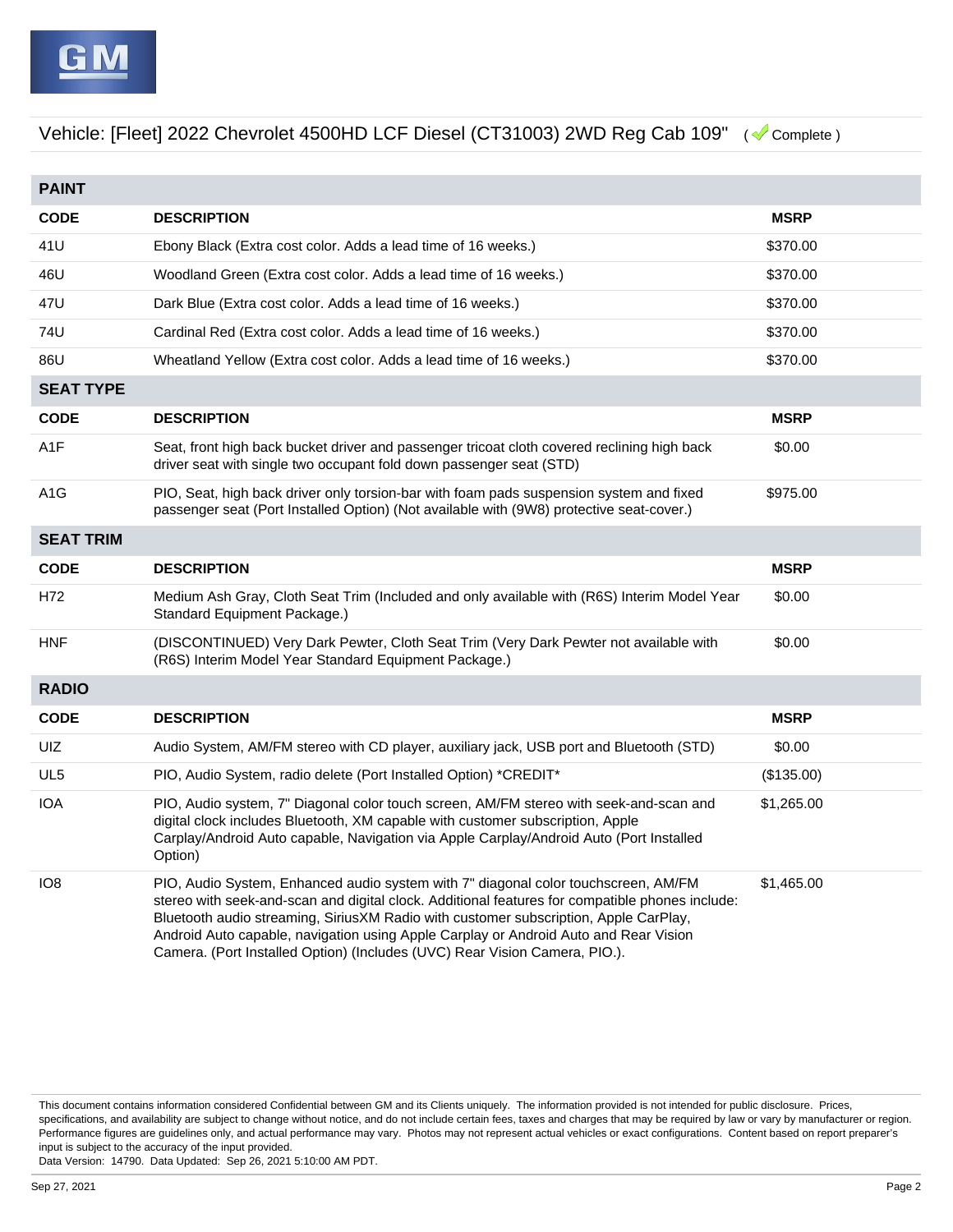| <b>ADDITIONAL EQUIPMENT - PACKAGE</b> |                                                                                                                                                                                                                                                                                                                                                                                                                                                                                                              |             |  |  |
|---------------------------------------|--------------------------------------------------------------------------------------------------------------------------------------------------------------------------------------------------------------------------------------------------------------------------------------------------------------------------------------------------------------------------------------------------------------------------------------------------------------------------------------------------------------|-------------|--|--|
| <b>CODE</b>                           | <b>DESCRIPTION</b>                                                                                                                                                                                                                                                                                                                                                                                                                                                                                           | <b>MSRP</b> |  |  |
| PCI                                   | (DISCONTINUED) PIO, Enhanced Cold Weather Package with Recepticle includes an Engine<br>Block heater, Heated Fuel Filter and Engine Oil Pan Heater (Port Installed Option) (Not<br>available with (KA2) Cold Weather Package with Receptacle, PIO or (KA9) Heater Eng-Oil<br>Pan with Receptacle, PIO.) (Not available with (R6S) Interim Model Year Standard Equipment<br>Package. Not available with (KA2) Cold Weather Package with Receptacle, PIO or (KA9)<br>Heater Eng-Oil Pan with Receptacle, PIO.) | \$400.00    |  |  |
| KA <sub>2</sub>                       | (DISCONTINUED) PIO, Cold Weather Package with Receptacle. includes an Engine Block<br>heater and Heated Fuel Filter (Port Installed Option) (Not available with (KA9) Heater Eng-Oil<br>Pan with Receptacle, PIO or (PCI) Enhanced Cold Weather Package with Receptacle, PIO.)<br>(Not available with (R6S) Interim Model Year Standard Equipment Package. Not available with<br>(KA9) Heater Eng-Oil Pan with Receptacle, PIO or (PCI) Enhanced Cold Weather Package<br>with Receptacle, PIO.)              | \$310.00    |  |  |
| <b>PDW</b>                            | PIO, Cold Climate Package with Receptacle includes (K05) Engine Block heater with<br>Receptacle, PIO and (KA9) Heater Eng-Oil Pan with Receptacle, PIO (Port Installed Option).<br>(Available only on (R6S) Interim Model Year Standard Equipment Package.)                                                                                                                                                                                                                                                  | \$310.00    |  |  |
|                                       | <b>ADDITIONAL EQUIPMENT - MECHANICAL</b>                                                                                                                                                                                                                                                                                                                                                                                                                                                                     |             |  |  |
| <b>CODE</b>                           | <b>DESCRIPTION</b>                                                                                                                                                                                                                                                                                                                                                                                                                                                                                           | <b>MSRP</b> |  |  |
| KA9                                   | PIO, Heater Eng-Oil Pan with Receptacle (120V, 600W) (Port Installed Option) (Included with<br>(PDW) Cold Climate Package with Receptacle, PIO. Not available with (KA2) Cold Weather<br>Package with Receptacle, PIO or (PCI) Enhanced Cold Weather Package with Receptacle,<br>PIO.)                                                                                                                                                                                                                       | \$250.00    |  |  |
| <b>KPJ</b>                            | PIO, Engine shutdown-automatic hot water temperature, low water level and low oil pressure<br>triggered, (Port Installed Option)                                                                                                                                                                                                                                                                                                                                                                             | \$100.00    |  |  |
| KQJ                                   | PIO, Engine shutdown-automatic 3 minute timer timer set for 3 minutes for engine shutdown,<br>(Port Installed Option) (Not available with (KQN) engine shutdown 5-minute timer.)                                                                                                                                                                                                                                                                                                                             | \$100.00    |  |  |
| <b>KQN</b>                            | PIO, Engine shutdown-automatic 5 minute timer timer set at 5 minutes for engine shutdown,<br>(Port Installed Option) (Not available with (KQJ) engine shutdown 3-minute timer.)                                                                                                                                                                                                                                                                                                                              | \$100.00    |  |  |
| <b>PTO</b>                            | PIO, Power Take Off, engine control provisions (Port Installed Option)                                                                                                                                                                                                                                                                                                                                                                                                                                       | \$50.00     |  |  |
| 9D <sub>2</sub>                       | PIO, Governor, speed limited to 58-mph (Port Installed Option)                                                                                                                                                                                                                                                                                                                                                                                                                                               | \$100.00    |  |  |
| <b>KYR</b>                            | PIO, Governor, speed limited to 65-mph (Port Installed Option)                                                                                                                                                                                                                                                                                                                                                                                                                                               | \$100.00    |  |  |
| 9E2                                   | PIO, Governor, speed limited to 68-mph (Port Installed Option)                                                                                                                                                                                                                                                                                                                                                                                                                                               | \$100.00    |  |  |
| <b>VNM</b>                            | PIO, Governor, speed limited to 70-mph                                                                                                                                                                                                                                                                                                                                                                                                                                                                       | \$100.00    |  |  |
| K05                                   | PIO, Engine Block Heater with Receptacle (Port Installed Option) (Included with (PDW) Cold<br>Climate Package with Receptacle, PIO. Available only on (R6S) Interim Model Year Standard<br>Equipment Package.)                                                                                                                                                                                                                                                                                               | \$200.00    |  |  |
| K4N                                   | PIO, Battery dual Absorbed Glass Mat, 825 cold-cranking amps, 12-volt, maintenance free,<br>(Port Installed Option) (Available only on (R6S) Interim Model Year Standard Equipment<br>Package.)                                                                                                                                                                                                                                                                                                              | \$400.00    |  |  |

This document contains information considered Confidential between GM and its Clients uniquely. The information provided is not intended for public disclosure. Prices, specifications, and availability are subject to change without notice, and do not include certain fees, taxes and charges that may be required by law or vary by manufacturer or region. Performance figures are guidelines only, and actual performance may vary. Photos may not represent actual vehicles or exact configurations. Content based on report preparer's input is subject to the accuracy of the input provided.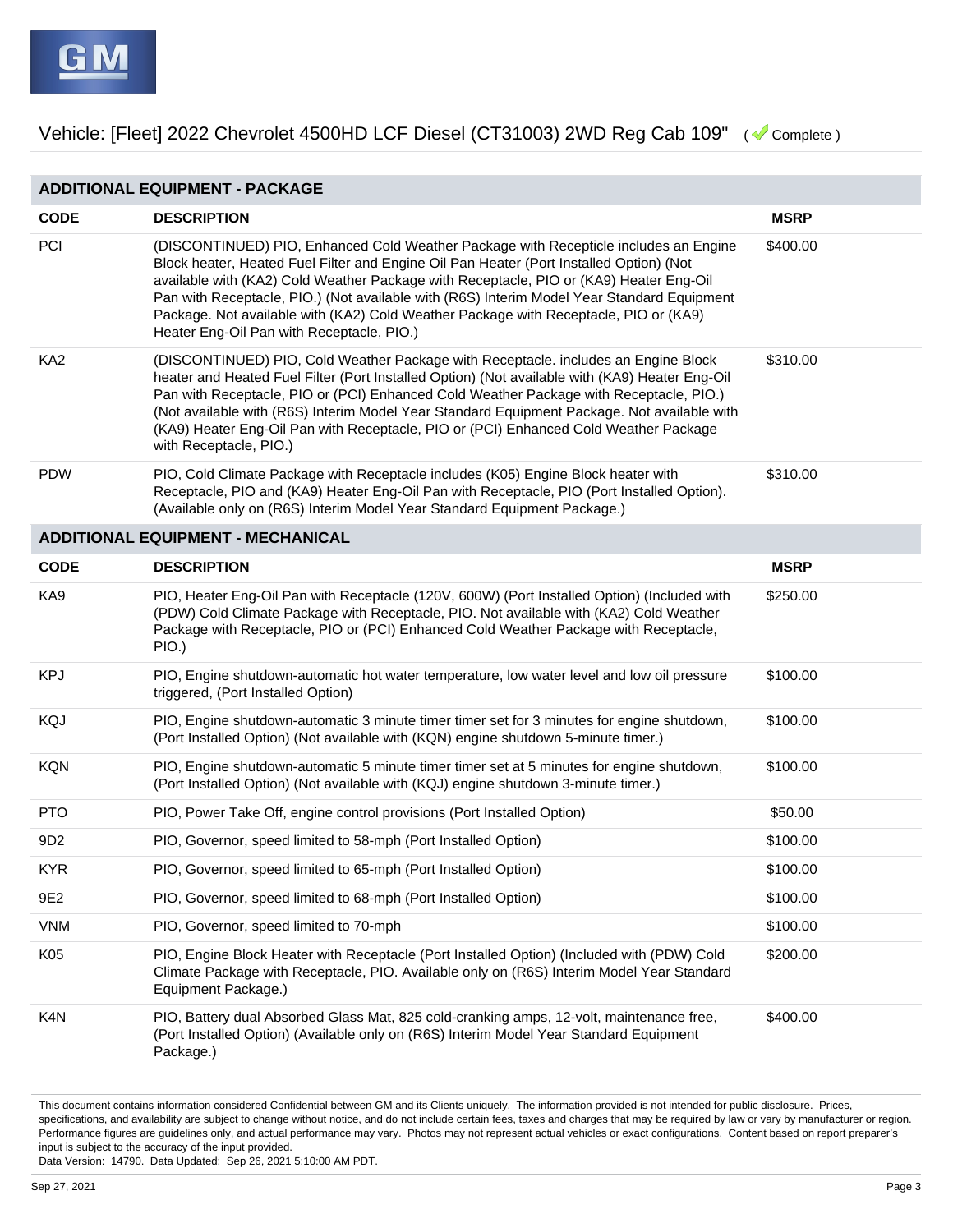

| <b>ADDITIONAL EQUIPMENT - MECHANICAL</b> |                                                                                                                                                                                                                                                                                                                                                                                                                                    |                                        |  |  |  |  |
|------------------------------------------|------------------------------------------------------------------------------------------------------------------------------------------------------------------------------------------------------------------------------------------------------------------------------------------------------------------------------------------------------------------------------------------------------------------------------------|----------------------------------------|--|--|--|--|
| <b>CODE</b>                              | <b>DESCRIPTION</b>                                                                                                                                                                                                                                                                                                                                                                                                                 | <b>MSRP</b>                            |  |  |  |  |
| G86                                      | (DISCONTINUED) Axle, limited slip (Not available with (R6S) Interim Model Year Standard<br>Equipment Package.)                                                                                                                                                                                                                                                                                                                     | \$840.00                               |  |  |  |  |
| JE5                                      | (DISCONTINUED) Brakes, 4-wheel antilock, front disc, rear drum, dual circuit, vacuum<br>assisted hydraulic with EBD (Electronic Brake Distribution). Disc front and self-adjust outboard<br>mounted drum rear. Mechanical, transmission-mounted parking brake. Non-asbestos semi-<br>metallic linings are standard. 4 channel anti-lock brake system. (Not available with (R6S)<br>Interim Model Year Standard Equipment Package.) | \$0.00                                 |  |  |  |  |
| NH <sub>2</sub>                          | (DISCONTINUED) Fuel tank, 30 Gallon, (113L), rectangular fuel tank. mounted between frame<br>rail with electric type fuel pump (mounted in tank). Through the rail fuel fill (Not available with<br>(R6S) Interim Model Year Standard Equipment Package.)                                                                                                                                                                          | \$0.00                                 |  |  |  |  |
| KQS                                      | PIO, Cap DEF fill, locking, keyed alike (Port Installed Option) (Not available with (KPG)<br>Lockable fuel cap, DEF fuel fill.)                                                                                                                                                                                                                                                                                                    | \$80.00                                |  |  |  |  |
| <b>KPG</b>                               | PIO, Lockable DEF cap, def fuel fill (Port Installed Option) (Not available with (KQS) Cap DEF<br>fill, locking, keyed alike.)                                                                                                                                                                                                                                                                                                     | \$80.00                                |  |  |  |  |
| <b>NPV</b>                               | PIO, Exhaust, single vertical with DPF (Port Installed Option) (Not available with (R6S) Interim<br>Model Year Standard Equipment Package.)                                                                                                                                                                                                                                                                                        | \$3,920.00                             |  |  |  |  |
|                                          |                                                                                                                                                                                                                                                                                                                                                                                                                                    | <b>ADDITIONAL EQUIPMENT - EXTERIOR</b> |  |  |  |  |
|                                          |                                                                                                                                                                                                                                                                                                                                                                                                                                    |                                        |  |  |  |  |
| <b>CODE</b>                              | <b>DESCRIPTION</b>                                                                                                                                                                                                                                                                                                                                                                                                                 | <b>MSRP</b>                            |  |  |  |  |
| G7M                                      | PIO, Roof-air deflector (Port Installed Option)                                                                                                                                                                                                                                                                                                                                                                                    | \$995.00                               |  |  |  |  |
| V <sub>22</sub>                          | (DISCONTINUED) PIO, Grille, chrome (Port Installed Option) (Not available with (R6S) Interim<br>Model Year Standard Equipment Package.)                                                                                                                                                                                                                                                                                            | \$400.00                               |  |  |  |  |
| GPN                                      | PIO, Grille, chrome (Port Installed Option) (Available only on (R6S) Interim Model Year<br>Standard Equipment Package.)                                                                                                                                                                                                                                                                                                            | \$250.00                               |  |  |  |  |
| VO <sub>2</sub>                          | (DISCONTINUED) PIO, Front End Protection Film (Not available with (V22) PIO, Grille,<br>chrome.)                                                                                                                                                                                                                                                                                                                                   | \$175.00                               |  |  |  |  |
| VQE                                      | (DISCONTINUED) PIO, Front End Protection Film, for use with Chrome Grille (Not available<br>with (R6S) Interim Model Year Standard Equipment Package. Requires (V22) PIO, Grille,<br>chrome. Not available with (VO2) PIO, Front End Protection Film.)                                                                                                                                                                             | \$175.00                               |  |  |  |  |
| TR9                                      | PIO, Lamp Group (LED Upgrade Package) upgrades interior and exterior incandescent light<br>bulbs to LED, (Port Installed Option) (Requires (R6S) Interim Model Year Standard Equipment<br>Package.)                                                                                                                                                                                                                                | \$450.00                               |  |  |  |  |
| DB <sub>8</sub>                          | PIO, Mirror, outside left-hand and right-hand heated (Port Installed Option)                                                                                                                                                                                                                                                                                                                                                       | \$105.00                               |  |  |  |  |
| DL8                                      | PIO, Mirror, outside left hand and right hand heated dual remote 17" heads (Port Installed<br>Option)                                                                                                                                                                                                                                                                                                                              | \$675.00                               |  |  |  |  |

This document contains information considered Confidential between GM and its Clients uniquely. The information provided is not intended for public disclosure. Prices, specifications, and availability are subject to change without notice, and do not include certain fees, taxes and charges that may be required by law or vary by manufacturer or region. Performance figures are guidelines only, and actual performance may vary. Photos may not represent actual vehicles or exact configurations. Content based on report preparer's input is subject to the accuracy of the input provided.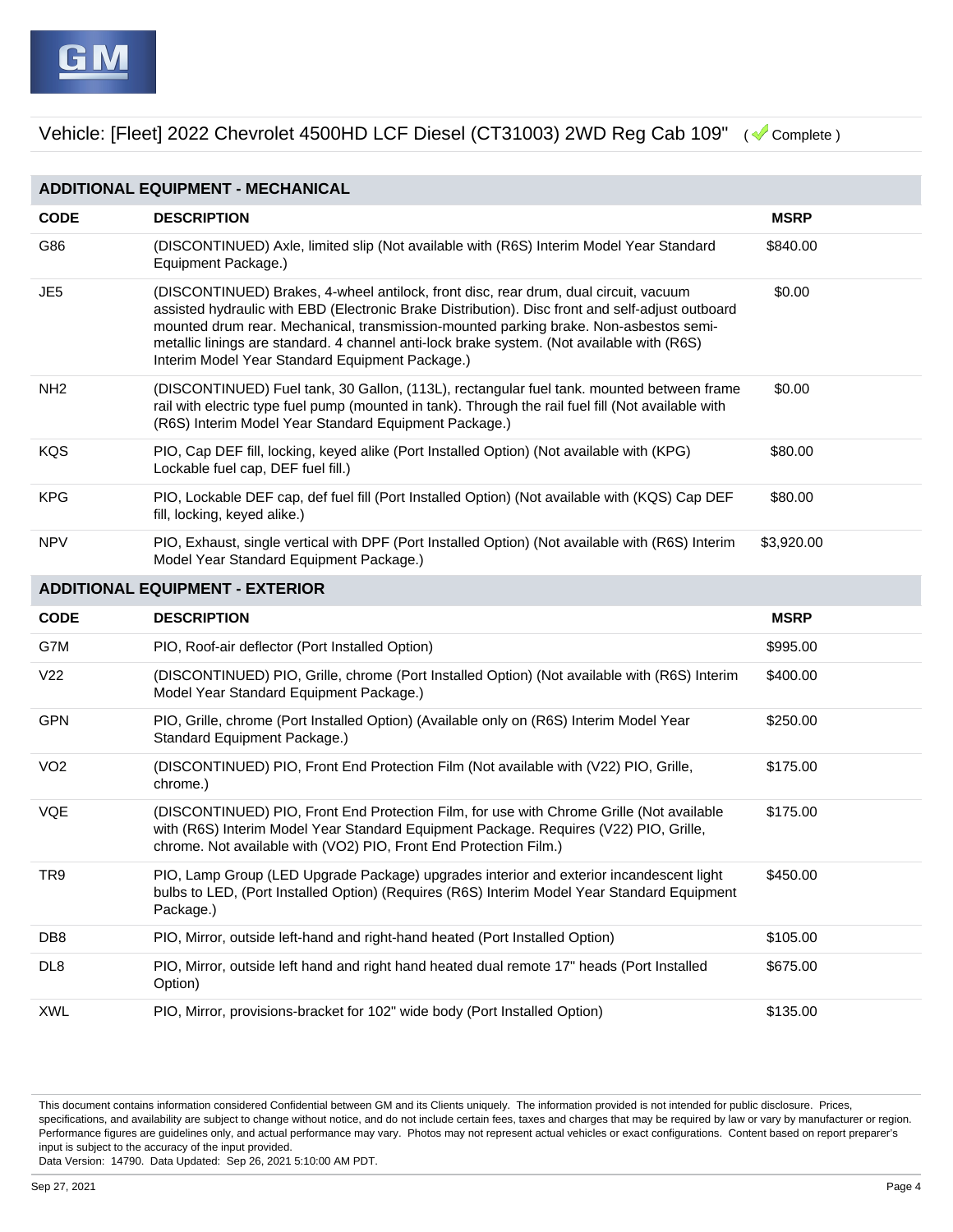| <b>ADDITIONAL EQUIPMENT - INTERIOR</b> |                                                                                                                                                                                                                                                                                                                                                                                                                                                               |             |  |  |  |
|----------------------------------------|---------------------------------------------------------------------------------------------------------------------------------------------------------------------------------------------------------------------------------------------------------------------------------------------------------------------------------------------------------------------------------------------------------------------------------------------------------------|-------------|--|--|--|
| <b>CODE</b>                            | <b>DESCRIPTION</b>                                                                                                                                                                                                                                                                                                                                                                                                                                            | <b>MSRP</b> |  |  |  |
| 9W8                                    | PIO, Seat Covers, provides protection for all seating positions (Port Installed Option) (Not<br>available with (A1G) high back driver only torsion bar seat.)                                                                                                                                                                                                                                                                                                 | \$280.00    |  |  |  |
| 9VS                                    | PIO, Seat-cover protector, provides protection for all seating positions, for vehicles with driver<br>suspension seat (Port Installed Option) (Requires (A1G) high back driver only torsion bar<br>seat.)                                                                                                                                                                                                                                                     | \$300.00    |  |  |  |
| 24J                                    | PIO, Seat belt color Red, driver seat only (Port Installed Option) (Not available with (24K)<br>driver and passenger Red seat belts.)                                                                                                                                                                                                                                                                                                                         | \$92.00     |  |  |  |
| 24K                                    | PIO, Seat belt color Red, driver and passenger seat (Port Installed Option) (Not available with<br>(24J) driver Red seat belts.)                                                                                                                                                                                                                                                                                                                              | \$184.00    |  |  |  |
| E8C                                    | PIO, Equipment CAN interface converter (Port Installed Option)                                                                                                                                                                                                                                                                                                                                                                                                | \$332.00    |  |  |  |
| <b>UZF</b>                             | PIO, Back up alarm (Port Installed Option)                                                                                                                                                                                                                                                                                                                                                                                                                    | \$115.00    |  |  |  |
| <b>ATG</b>                             | PIO, Remote Keyless Entry (Port Installed Option)                                                                                                                                                                                                                                                                                                                                                                                                             | \$315.00    |  |  |  |
| K39                                    | PIO: Cruise Control, Delete (Port Installed Option) (Available only on (R6S) Interim Model Year<br>Standard Equipment Package.)                                                                                                                                                                                                                                                                                                                               | \$20.00     |  |  |  |
| IX <sub>2</sub>                        | PIO, Rear dome and body lamp switch (Port Installed Option)                                                                                                                                                                                                                                                                                                                                                                                                   | \$30.00     |  |  |  |
|                                        | <b>ADDITIONAL EQUIPMENT - SAFETY-INTERIOR</b>                                                                                                                                                                                                                                                                                                                                                                                                                 |             |  |  |  |
| <b>CODE</b>                            | <b>DESCRIPTION</b>                                                                                                                                                                                                                                                                                                                                                                                                                                            | <b>MSRP</b> |  |  |  |
| <b>MTE</b>                             | PIO, Fire extinguisher and safety reflector mounting provisions (Port Installed Option)                                                                                                                                                                                                                                                                                                                                                                       | \$90.00     |  |  |  |
| Y65                                    | PIO, Forward Collision and Lane Departure Warning (Mobileye) includes (UEU) PIO, Forward<br>Collision Alert and (UFL) PIO, Lane Departure Warning (Port Installed Option).                                                                                                                                                                                                                                                                                    | \$1,135.00  |  |  |  |
| <b>UVC</b>                             | PIO, Rear Vision Camera (Port Installed Option) (Included and only available with (IO8)<br>Enhanced audio system with 7" diagonal color touchscreen. (Shipped loose in cab).)                                                                                                                                                                                                                                                                                 | \$0.00      |  |  |  |
| <b>ADDITIONAL EQUIPMENT - OTHER</b>    |                                                                                                                                                                                                                                                                                                                                                                                                                                                               |             |  |  |  |
| <b>CODE</b>                            | <b>DESCRIPTION</b>                                                                                                                                                                                                                                                                                                                                                                                                                                            | <b>MSRP</b> |  |  |  |
| PDI                                    | Pre-Delivery Inspection Provides "Pre-Delivery Inspection" at the Port in cases where the<br>vehicle needs to leave the port directly for the final stage manufacturing process and will not<br>visit a dealer. NOTE: General Motors Company will not pay Dealer for Pre-Delivery Inspection,<br>when this option is selected.                                                                                                                                | \$0.00      |  |  |  |
| <b>FVX</b>                             | National fleet incentive **The dealer, on behalf of the fleet customer, will have the option of<br>selecting the greater of the available fleet incentive (FVX/FPP) or a regional retail consumer<br>cash incentive (CNC, CNE, CSE, CSR, CWE) IN EFFECT AT THE TIME OF DELIVERY, but<br>not both. See the retail consumer cash administrative message for full guidelines. Regardless<br>of the incentive taken, all deliveries are to be reported as fleet** | \$0.00      |  |  |  |
| VQ1                                    | Fleet processing option                                                                                                                                                                                                                                                                                                                                                                                                                                       | \$0.00      |  |  |  |
| VQ <sub>2</sub>                        | Fleet processing option                                                                                                                                                                                                                                                                                                                                                                                                                                       | \$0.00      |  |  |  |
| VQ3                                    | Fleet processing option                                                                                                                                                                                                                                                                                                                                                                                                                                       | \$0.00      |  |  |  |

This document contains information considered Confidential between GM and its Clients uniquely. The information provided is not intended for public disclosure. Prices, specifications, and availability are subject to change without notice, and do not include certain fees, taxes and charges that may be required by law or vary by manufacturer or region. Performance figures are guidelines only, and actual performance may vary. Photos may not represent actual vehicles or exact configurations. Content based on report preparer's input is subject to the accuracy of the input provided.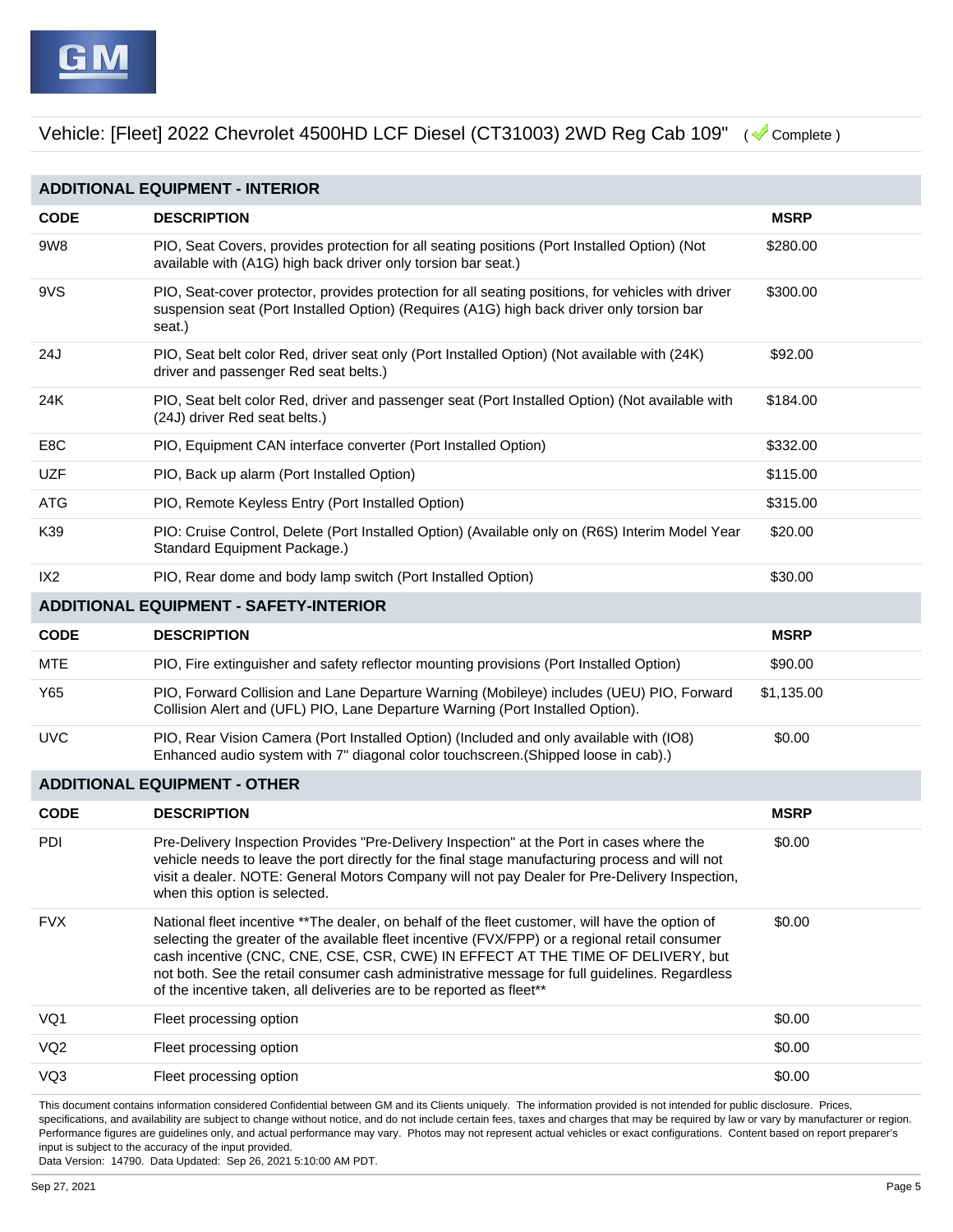

| <b>SHIP THRU CODES</b> |                                                                                                                                                                                                                                                                                                              |             |  |
|------------------------|--------------------------------------------------------------------------------------------------------------------------------------------------------------------------------------------------------------------------------------------------------------------------------------------------------------|-------------|--|
| <b>CODE</b>            | <b>DESCRIPTION</b>                                                                                                                                                                                                                                                                                           | <b>MSRP</b> |  |
| SV <sub>0</sub>        | Ship Thru, Produced and shipped to Morgan Corporation - Corsicana, TX The FINAL<br>DESTINATION for trucks shipped here MUST BE LOCATED IN THE SAN DIEGO, CA PORT<br>DELIVERY AREA. Trucks requiring delivery outside of the San Diego port service area may<br>incur additional transportation charges.      | \$0.00      |  |
| SV <sub>1</sub>        | Ship Thru, Produced and shipped to Morgan Corporation - Ehrenberg, AZ The FINAL<br>DESTINATION for trucks shipped here MUST BE LOCATED IN THE SAN DIEGO, CA PORT<br>DELIVERY AREA. Trucks requiring delivery outside of the San Diego port service area may<br>incur additional transportation charges.      | \$0.00      |  |
| SV <sub>2</sub>        | Ship Thru, Produced and shipped to Morgan Corporation - Janesville, WI The FINAL<br>DESTINATION for trucks shipped here MUST BE LOCATED IN THE TACOMA, WA PORT<br>DELIVERY AREA. Trucks requiring delivery outside of the Tacoma port service area may incur<br>additional transportation charges.           | \$0.00      |  |
| SV <sub>3</sub>        | Ship Thru, Produced and shipped to Morgan Corporation - Lakeland, FL The FINAL<br>DESTINATION for trucks shipped here MUST BE LOCATED IN THE JACKSONVILLE, FL<br>PORT DELIVERY AREA. Trucks requiring delivery outside of the Jacksonville port service<br>area may incur additional transportation charges. | \$0.00      |  |
| SV <sub>4</sub>        | Ship Thru, Produced and shipped to Morgan Corporation - Portland, OR The FINAL<br>DESTINATION for trucks shipped here MUST BE LOCATED IN THE TACOMA, WA PORT<br>DELIVERY AREA. Trucks requiring delivery outside of the Tacoma port service area may incur<br>additional transportation charges.             | \$0.00      |  |
| SV <sub>5</sub>        | Ship Thru, Produced and shipped to Morgan Corporation - Morgantown, PA The FINAL<br>DESTINATION for trucks shipped here MUST BE LOCATED IN THE BALTIMORE, MD PORT<br>DELIVERY AREA. Trucks requiring delivery outside of the Baltimore port service area may<br>incur additional transportation charges.     | \$0.00      |  |
| SV <sub>6</sub>        | Ship Thru, Produced and shipped to Morgan Corporation - Riverside, CA The FINAL<br>DESTINATION for trucks shipped here MUST BE LOCATED IN THE SAN DIEGO, CA PORT<br>DELIVERY AREA. Trucks requiring delivery outside of the San Diego port service area may<br>incur additional transportation charges.      | \$0.00      |  |
| SV7                    | Ship Thru, Produced and shipped to Morgan Corporation - Rydal, GA The FINAL<br>DESTINATION for trucks shipped here MUST BE LOCATED IN THE JACKSONVILLE, FL<br>PORT DELIVERY AREA. Trucks requiring delivery outside of the Jacksonville port service<br>area may incur additional transportation charges.    | \$0.00      |  |
| SV <sub>8</sub>        | Ship Thru, Produced and shipped to Supreme Corporation - Cleburne, TX The FINAL<br>DESTINATION for trucks shipped here MUST BE LOCATED IN THE SAN DIEGO, CA PORT<br>DELIVERY AREA. Trucks requiring delivery outside of the San Diego port service area may<br>incur additional transportation charges.      | \$0.00      |  |
| SV9                    | Ship Thru, Produced and shipped to Supreme Corporation - Goshen, IN The FINAL<br>DESTINATION for trucks shipped here MUST BE LOCATED IN THE SAN DIEGO, CA PORT<br>DELIVERY AREA. Trucks requiring delivery outside of the San Diego port service area may<br>incur additional transportation charges.        | \$0.00      |  |

This document contains information considered Confidential between GM and its Clients uniquely. The information provided is not intended for public disclosure. Prices, specifications, and availability are subject to change without notice, and do not include certain fees, taxes and charges that may be required by law or vary by manufacturer or region. Performance figures are guidelines only, and actual performance may vary. Photos may not represent actual vehicles or exact configurations. Content based on report preparer's input is subject to the accuracy of the input provided.